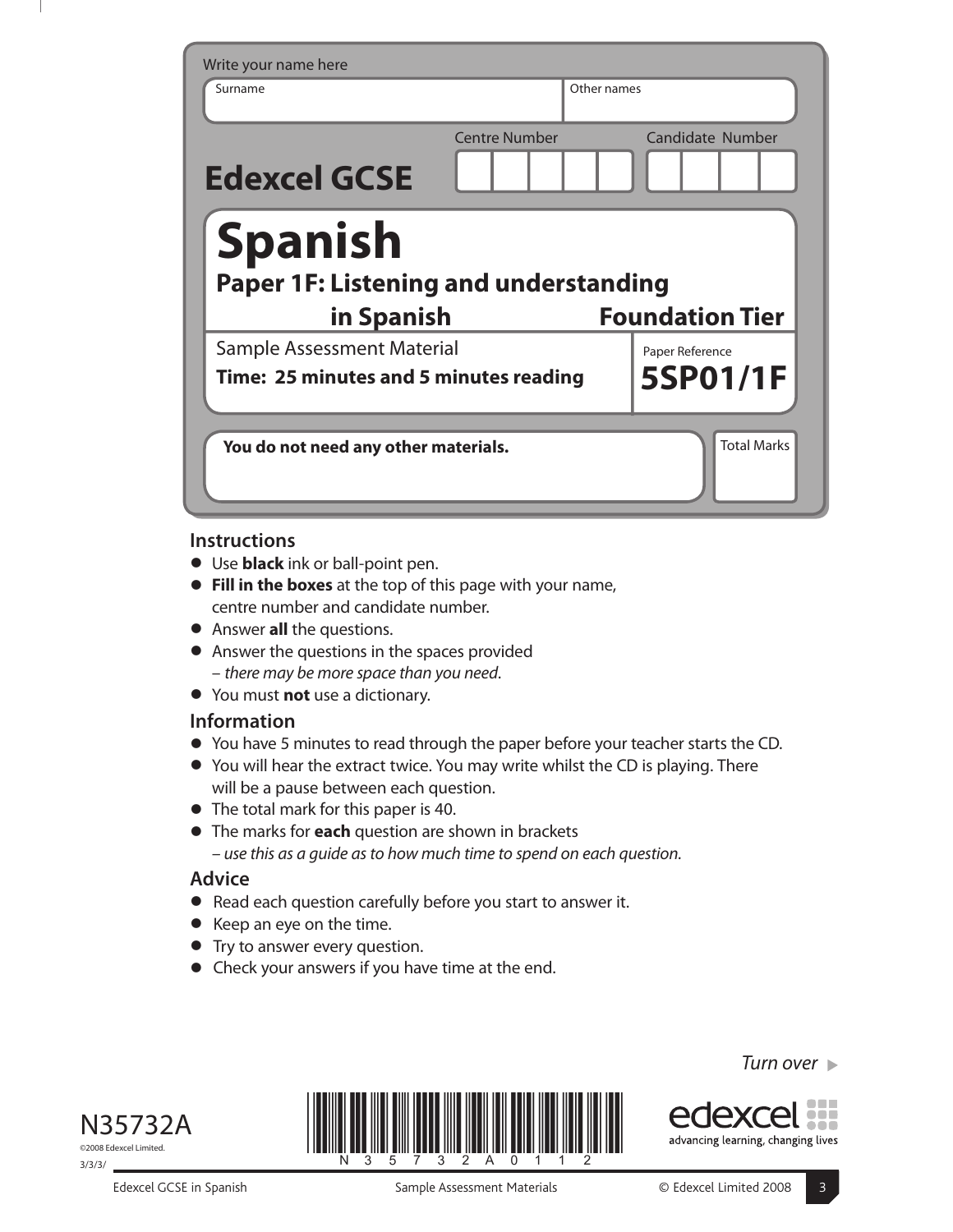# **On holiday**

## **Answer ALL questions.**

Indicate which question you are answering by marking the box  $\boxtimes$ . If you change your mind, put a line through the box  $\boxtimes$  and then indicate your new question with a cross  $\boxtimes$ .

**1** Miranda is talking about her holidays.

Put a cross  $\boxtimes$  in the correct box.

#### **Example:** Miranda is staying …

|                  | (ii)       | (iii)          |
|------------------|------------|----------------|
| In the mountains | By the sea | In the country |
|                  |            |                |

(a) She travelled by …



(b) She is with …

|                   | (iii)              | (iii)              |
|-------------------|--------------------|--------------------|
| <b>Her mother</b> | <b>Her parents</b> | <b>Her friends</b> |
|                   |                    |                    |

(c) Every day she …

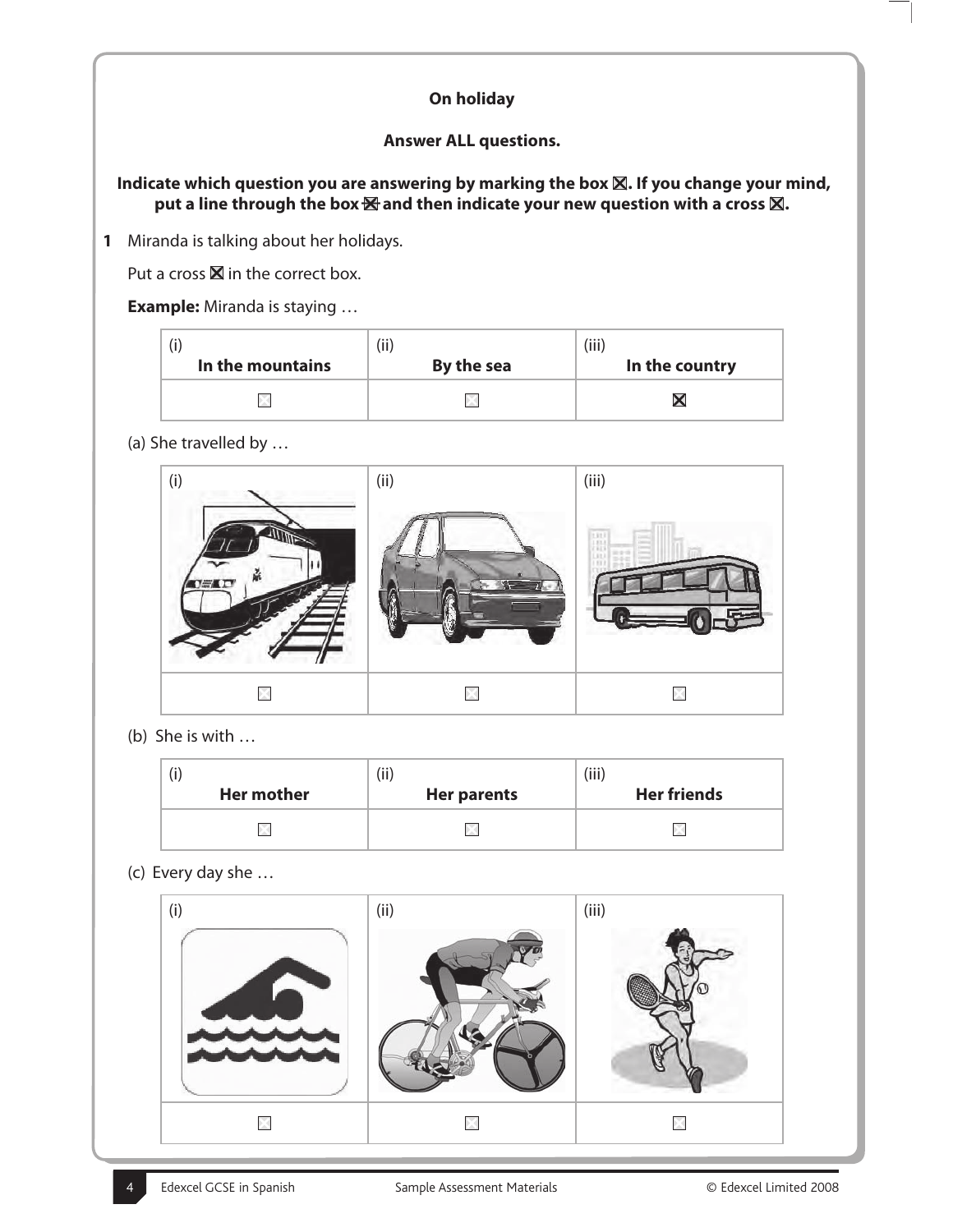

 $\mathbf{I}$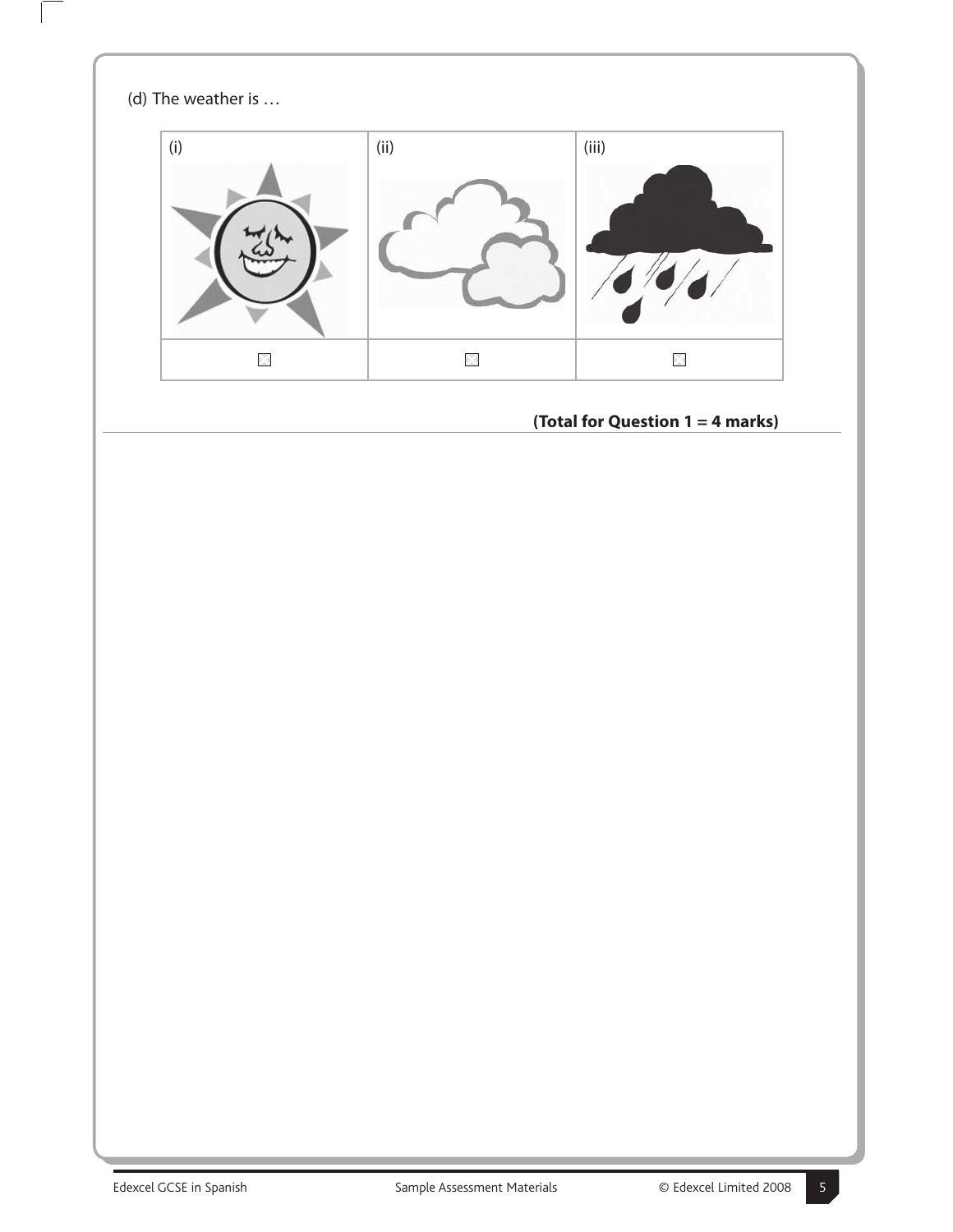## **My town**

**2** Antonio is talking about his town.

# What places does he refer to?

|               | В              |                  |
|---------------|----------------|------------------|
| <b>Museum</b> | <b>Stadium</b> | <b>Cathedral</b> |

| <b>Railway station</b> | Park | <b>Cinema</b> |
|------------------------|------|---------------|

Write the correct letter in each box.

| <b>Example:</b> | C |
|-----------------|---|
| (i)             |   |
| (ii)            |   |
| (iii)           |   |
| (iv)            |   |

**(Total for Question 2 = 4 marks)**

 $\overline{\phantom{a}}$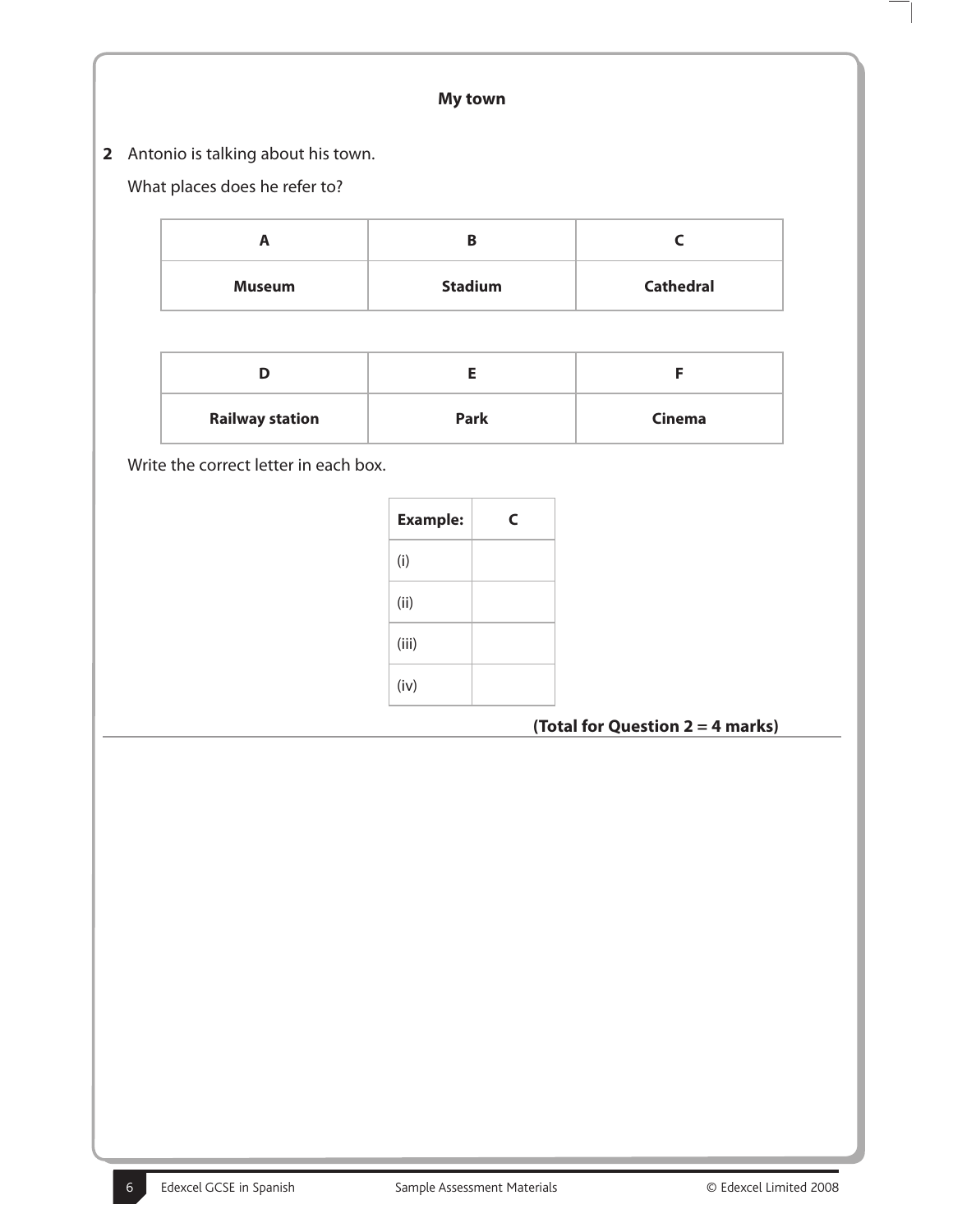# **Working in a hotel**



(Source: Demetrio Carrasco © Dorling Kindersley)

**3** You are working at the reception desk of a busy hotel in Madrid.

Three clients give their requirements.

Put a cross  $\boxtimes$  in the appropriate boxes on the grid. Put **two** crosses in column **A** and **two** crosses in column **B**.

|                  | <b>Example</b> | A         | B           |  |
|------------------|----------------|-----------|-------------|--|
| Name             | Sr. López      | Sr. Artal | Sra. Blasco |  |
| Date             | 12/05/08       | 12/05/08  | 12/05/08    |  |
| Double room      | $\boxtimes$    | M         | X           |  |
| Single room      | $\times$       | M         | M           |  |
| Shower           | X              | X         | ×           |  |
| Balcony          | $\times$       | X         | X           |  |
| Swimming pool    | X              | ×         | X           |  |
| Internet         | $\times$       | ×         | ×           |  |
| <b>TV</b>        | $\boxtimes$    | X         | ⊠           |  |
| <b>Breakfast</b> | $\times$       | ×         | ÞК          |  |

#### **(Total for Question 3 = 4 marks**)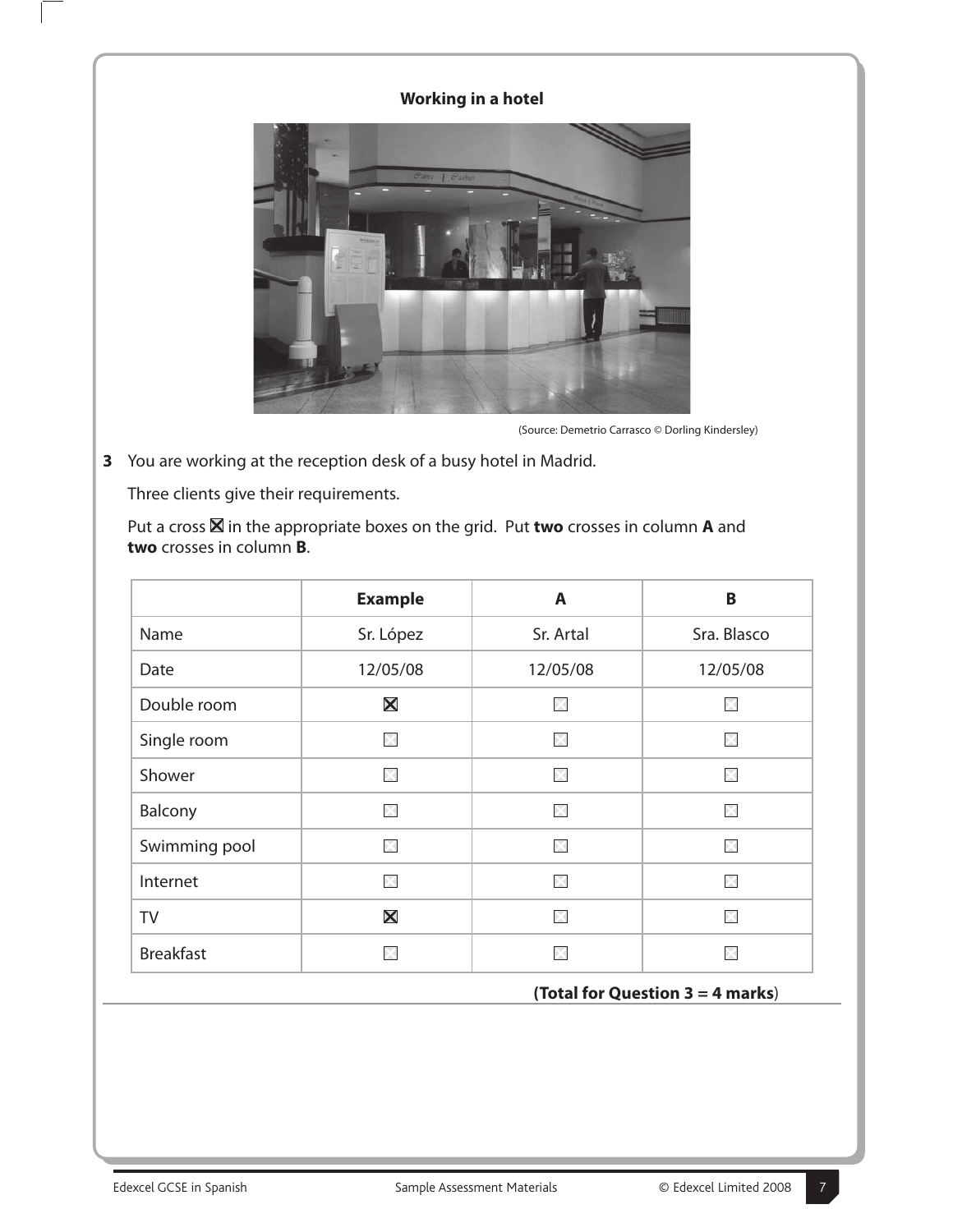|       | Put a cross $\boxtimes$ in the correct box. |                                  |
|-------|---------------------------------------------|----------------------------------|
|       | <b>Example:</b> Pablo has lots of           |                                  |
| (i)   | homework                                    | $\times$                         |
| (ii)  | friends                                     | $\boxtimes$                      |
| (iii) | lessons                                     | $\boxtimes$                      |
|       | (a) Teresa's teachers are                   |                                  |
| (i)   | strict                                      | $\times$                         |
| (ii)  | young                                       | $\boxtimes$                      |
| (iii) | kind                                        | $\mathbb{X}$                     |
|       | (b) Pablo's school is                       |                                  |
| (i)   | old                                         | $\times$                         |
| (ii)  | mixed                                       | $\boxtimes$                      |
| (iii) | big                                         | $\times$                         |
|       | (c) Teresa's school has many                |                                  |
| (i)   | computers                                   | 区                                |
| (ii)  | laboratories                                | $\boxtimes$                      |
| (iii) | classrooms                                  | $\boxtimes$                      |
|       | (d) Pablo wants to do                       |                                  |
| (i)   | cookery                                     | $\times$                         |
| (ii)  | swimming                                    | $\times$                         |
| (iii) | photography                                 | $\times$                         |
|       |                                             | (Total for Question 4 = 4 marks) |

Ξ  $\overline{\phantom{a}}$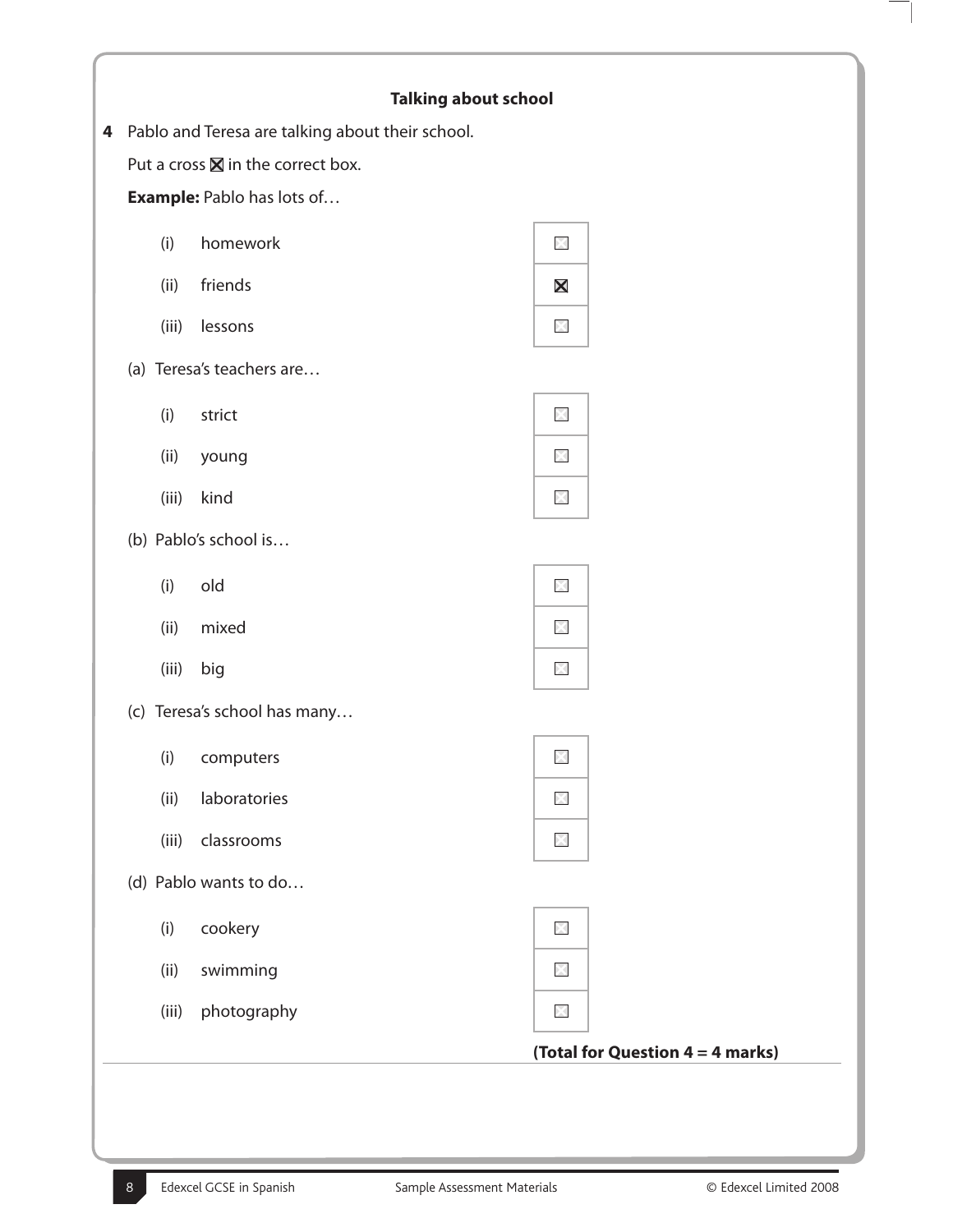# **Fernando's week**

**5** Listen to Fernando talk about some of his activities.

Put a cross  $\boxtimes$  in the correct box.



|                           | $\mathbf{A}$ | $\mathsf B$       | $\mathsf{C}$ | D           | E           | F           | G           |
|---------------------------|--------------|-------------------|--------------|-------------|-------------|-------------|-------------|
| <b>Example:</b><br>Monday | X            | $\bm{\mathsf{X}}$ | X            | $\boxtimes$ | $\times$    | ⊠           | $\boxtimes$ |
| (i) Tuesday               | $\times$     | $\times$          | ×            | $\times$    | $\times$    | ×           | $\times$    |
| (ii) Wednesday            | X            | $\times$          | X            | $\times$    | $\boxtimes$ | 区           | $\times$    |
| (iii) Thursday            | $\boxtimes$  | $\boxtimes$       | X            | $\times$    | $\times$    | ⊠           | $\times$    |
| (iv) Friday               | $\boxtimes$  | $\boxtimes$       | X            | $\boxtimes$ | $\times$    | $\boxtimes$ | $\boxtimes$ |

## **(Total for Question 5 = 4 marks)**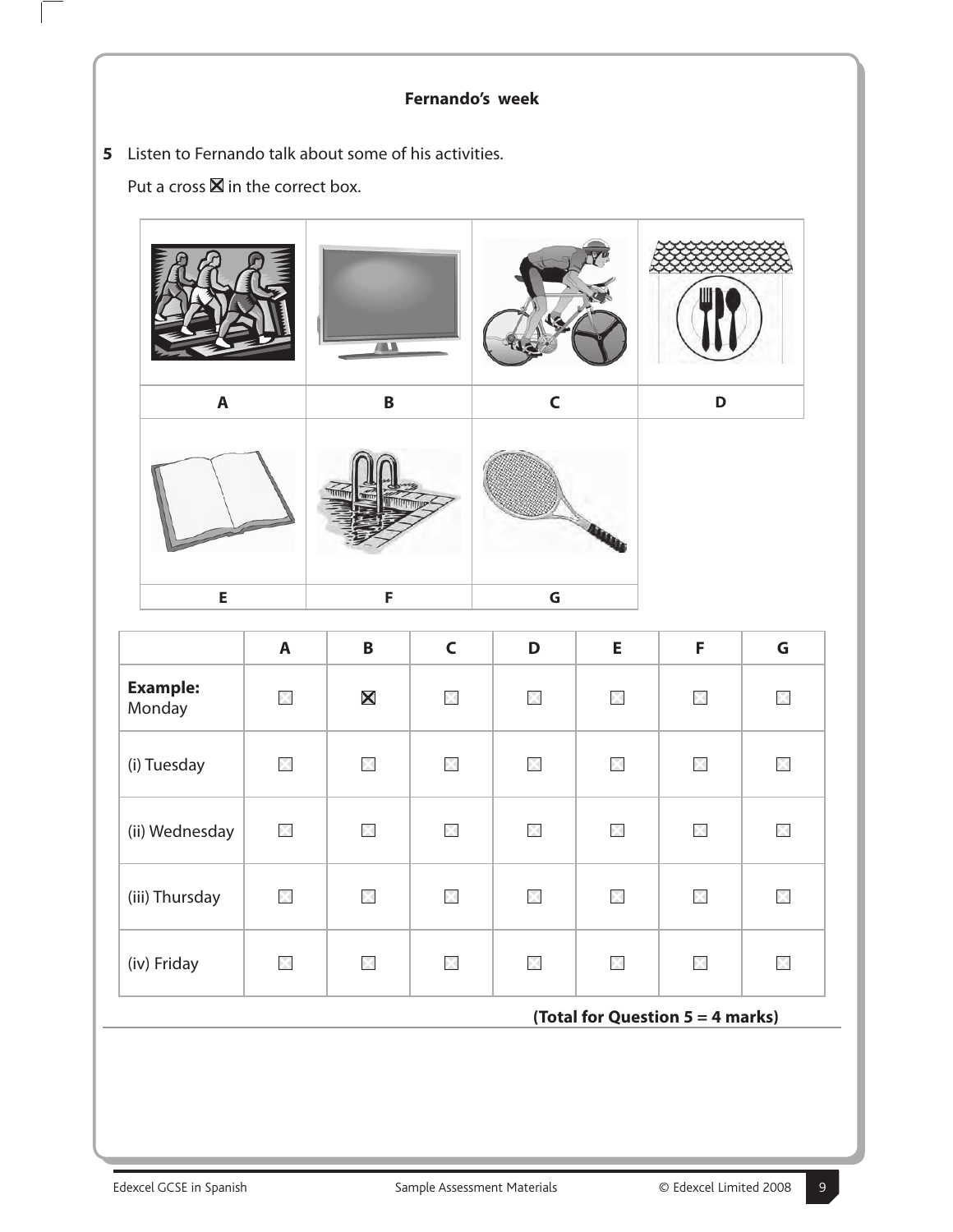### **Lost property**

- **6** Listen to Enrique. What items are his friends missing?
	- **A** suitcase
	- **B** passport
	- **C** money
	- **D** sunglasses
	- **E** camera
	- **F** mobile phone

Put a cross  $\boxtimes$  in the correct box.

|              | $\boldsymbol{\mathsf{A}}$ | $\pmb B$          | $\mathsf C$  | D            | E           | F        |
|--------------|---------------------------|-------------------|--------------|--------------|-------------|----------|
| Example: Ana | $\times$                  | $\bm{\mathsf{X}}$ | $\boxtimes$  | $\mathbb{X}$ | $\boxtimes$ | $\times$ |
| (i) Miguel   | $\times$                  | $\times$          | $\boxtimes$  | $\boxtimes$  | X           | X        |
| (ii) Carmen  | $\boxtimes$               | $\geq$            | $\boxtimes$  | $\times$     | $\times$    | $\times$ |
| (iii) Juan   | $\times$                  | $\geq$            | $\mathbb{X}$ | $\times$     | $\times$    | $\times$ |
| (iv) Pili    | $\times$                  | $\times$          | $\boxtimes$  | $\boxtimes$  | $\times$    | X        |

# **(Total for Question 6 = 4 marks)**

 $\Big\}$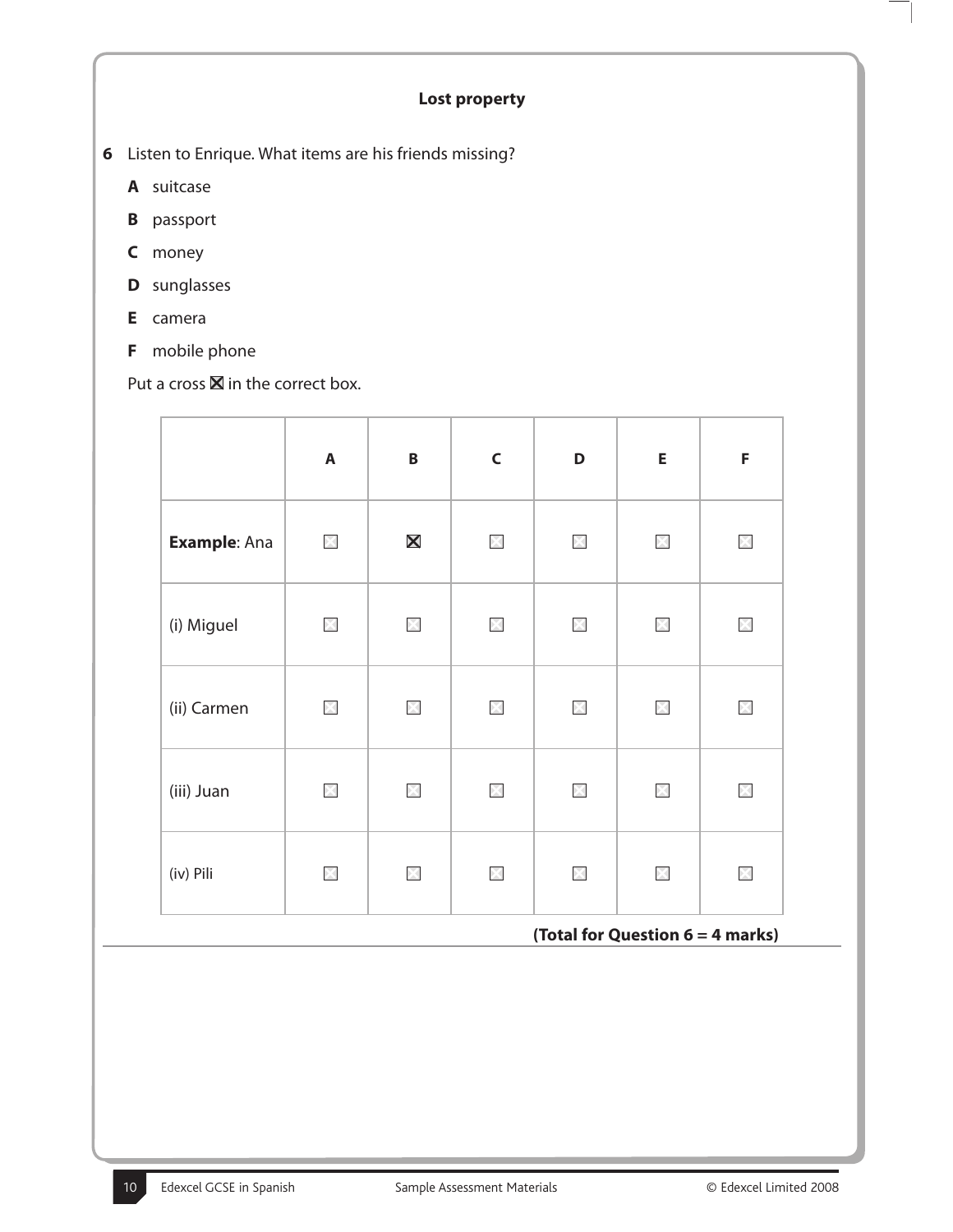# **A job interview**

**7** Paco is being interviewed for a job.

 $\overline{\phantom{a}}$ 

Put a cross  $\boxtimes$  in the **four** correct boxes.

| <b>Example:</b> Paco is good at ICT.        | $\boldsymbol{\mathsf{X}}$ |
|---------------------------------------------|---------------------------|
| (a) Paco has no previous work experience.   | ÞК                        |
| (b) Paco speaks French and English.         | X                         |
| (c) Paco will have to work a night shift.   | $\times$                  |
| (d) Paco has a good CV.                     | $\overline{\times}$       |
| (e) Paco will have opportunities to travel. | ×                         |
| (f) Paco will be trained.                   | ×                         |
| (g) Paco is learning to drive.              | $\times$                  |
| (h) Paco will work on Saturdays.            |                           |
|                                             |                           |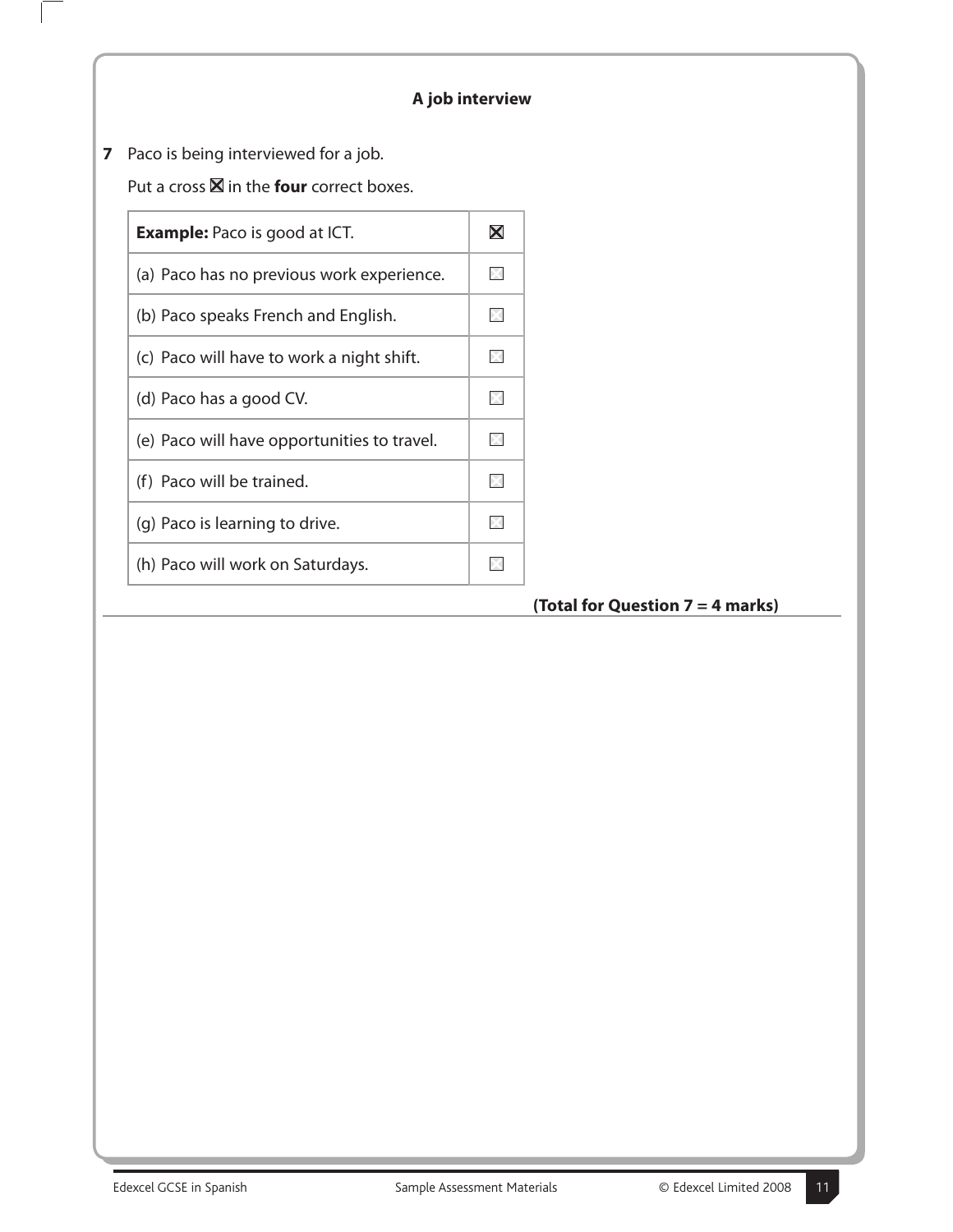# **What things are important?**

**8** Some young people are talking about the things they think are important.

Read the following list.

What are they talking about?

Put a cross  $\blacksquare$  in the correct box.

|                           | <b>Music</b>        | <b>Fashion</b>      | <b>Money</b>        | <b>Fame</b> | <b>Health</b> | Friendship        |
|---------------------------|---------------------|---------------------|---------------------|-------------|---------------|-------------------|
| <b>Example:</b><br>Andrés | 区                   | M                   | ×                   | ×           | $\times$      | $\bm{\mathsf{X}}$ |
| (a) Vanessa               | $\overline{\times}$ | $\overline{\times}$ | $\overline{\times}$ | $\boxtimes$ | $\boxtimes$   | $\times$          |
| (b) Juan                  | X                   | ×                   | X                   | $\times$    | ×             | $\times$          |
| (c) Mari Carmen           | X                   | X                   | $\times$            | $\boxtimes$ | $\times$      | ×                 |
| (d) Alfredo               | $\times$            | X                   | Ι×                  | ×           | $\times$      | ×                 |

#### **(Total for Question 8 = 4 marks)**

 $\overline{\phantom{a}}$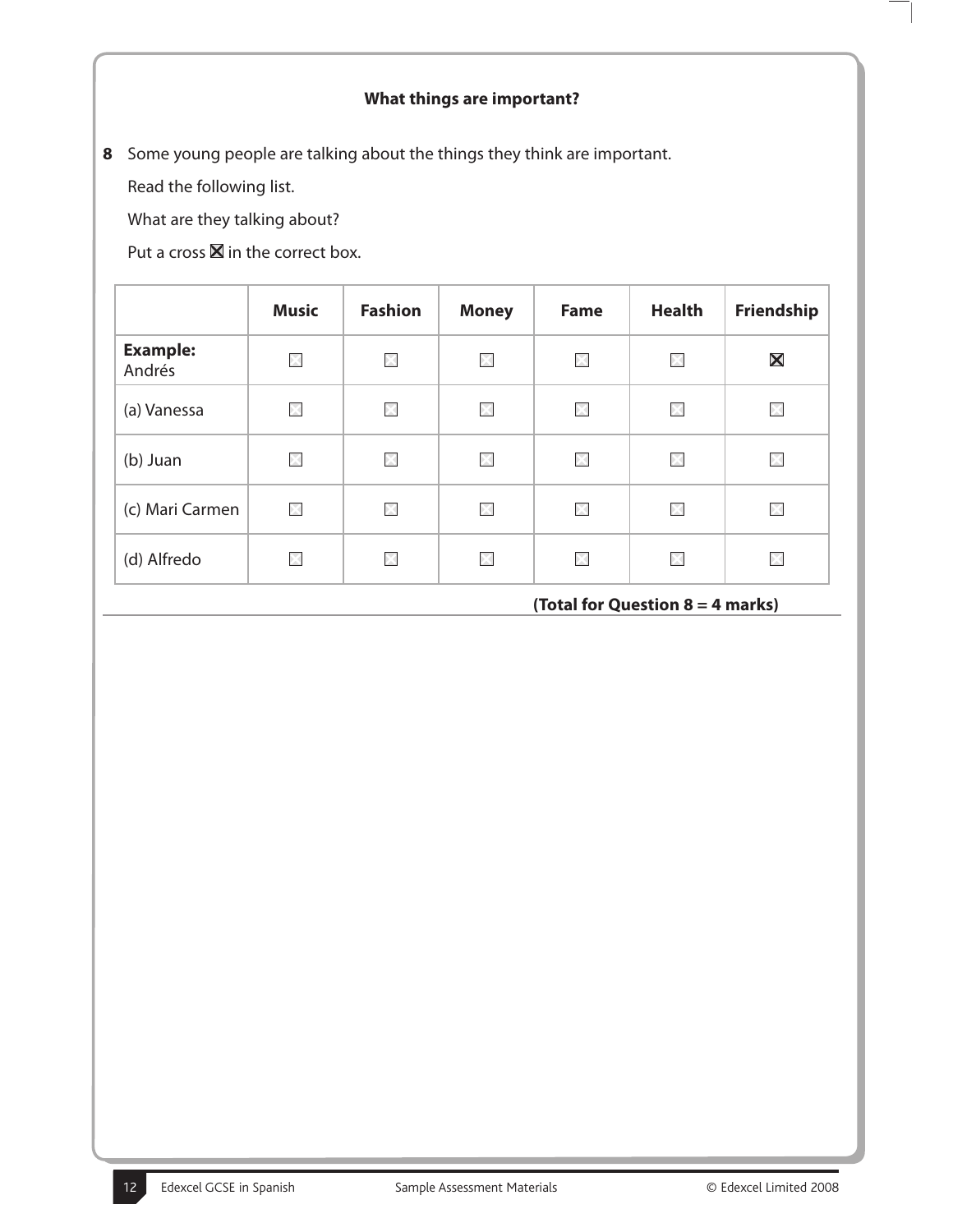# **Future plans**

**9** Alfonso and his friends are talking about their future plans.

 $\overline{\phantom{a}}$ 

Complete the grid below with the required information in English.

|                 | <b>NAME</b>    | <b>PROFESSION</b> | <b>REASON</b> |
|-----------------|----------------|-------------------|---------------|
| <b>Example:</b> | <b>Alfonso</b> | mechanic          | interesting   |
| (a)             | Isabel         |                   |               |
| (b)             | Carlos         |                   |               |

**(Total for Question 9 = 4 marks)**